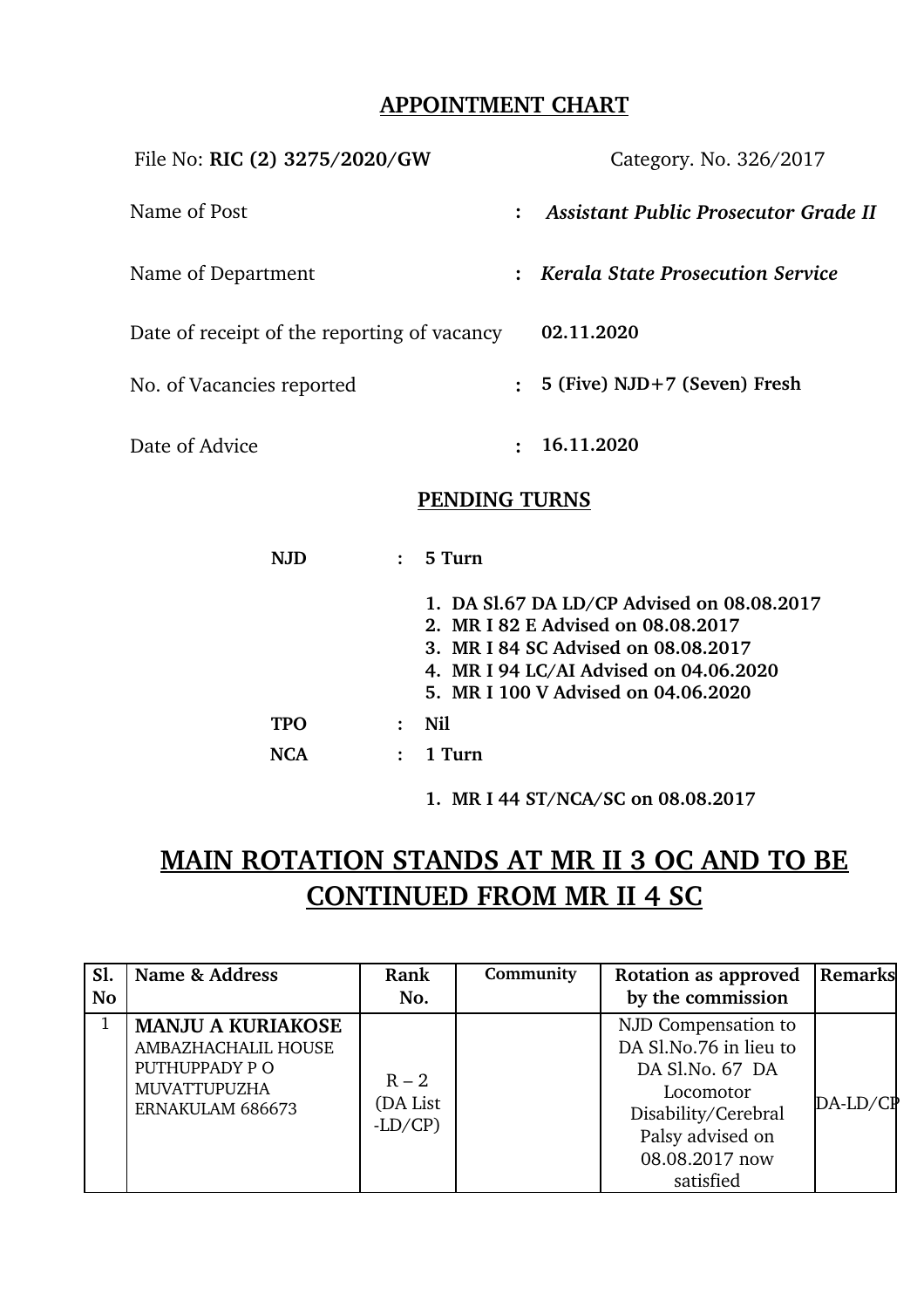| <b>S1.</b><br><b>No</b> | Name & Address                                                                                                                                                                                  | Rank<br>No. | Community                        | Rotation as approved<br>by the commission                                                                                                                                 | Remarks   |
|-------------------------|-------------------------------------------------------------------------------------------------------------------------------------------------------------------------------------------------|-------------|----------------------------------|---------------------------------------------------------------------------------------------------------------------------------------------------------------------------|-----------|
| $\overline{2}$          | <b>ASWANI NALIN</b><br>T C 11/1873, USHAS<br>YMR, NANTHANCODE,<br>KOWDIAR P O<br>THIRUVANANTHAPURAM<br>695003<br>Permanant Address:<br>KALLACHAZHIKOM<br><b>KAVANAD</b><br><b>KOLLAM 691003</b> | $R - 28$    | <b>HINDU - EZHAVA</b>            | NJD Compensation to<br>MR I 82 E advised on<br>08.08.2017 now<br>satisfied                                                                                                | <b>BC</b> |
| 3                       | <b>ANOGITH B S</b><br><b>LATHA SADANAM</b><br><b>PERINAD</b><br><b>CHEMMAKKAD P O</b><br><b>KOLLAM 691603</b>                                                                                   | $R - 31$    | <b>SC - PULAYA</b>               | NJD Compensation to<br>MR I 84 SC advised on<br>08.08.2017 now<br>satisfied.<br>NCA Compensation to<br>MRI44 ST/NCA/SC<br>on 08.08.2017 now<br>satisfied. No<br>ST/NCA/SC | <b>BC</b> |
| 4                       | <b>LIJOP</b><br>PAYIKKATTU<br><b>CHERTHALA</b><br>KADAKKARAPPALLY P O<br>ALAPPUZHA 688529                                                                                                       | $R - 56$    | <b>LATIN</b><br><b>CATHOLICS</b> | NJD Compensation to<br>MR I 94 LC/AI advised<br>on 04.06.2020 now<br>satisfied                                                                                            | <b>BC</b> |
| 5                       | <b>RAJANI S</b><br>CHEMPAKASSERI VEEDU<br><b>VADAKKEVILA</b><br>VADAKKEVILA P O<br>KOLLAM 691010                                                                                                | $R - 62$    | <b>VISWAKARMA</b>                | NJD Compensation to<br>MR I 100 V advised on<br>04.06.2020 now<br>satisfied                                                                                               | <b>BC</b> |
| 6                       | <b>JYOTHI LAKSHMI P</b><br><b>KANDATHINKAL</b><br>ARUNAPURAM PALA<br>ARUNAPURAM PO<br>KOTTAYAM 686574                                                                                           | $R - 35$    | <b>SC - PULAYA</b>               | MR II 4 SC                                                                                                                                                                | <b>BC</b> |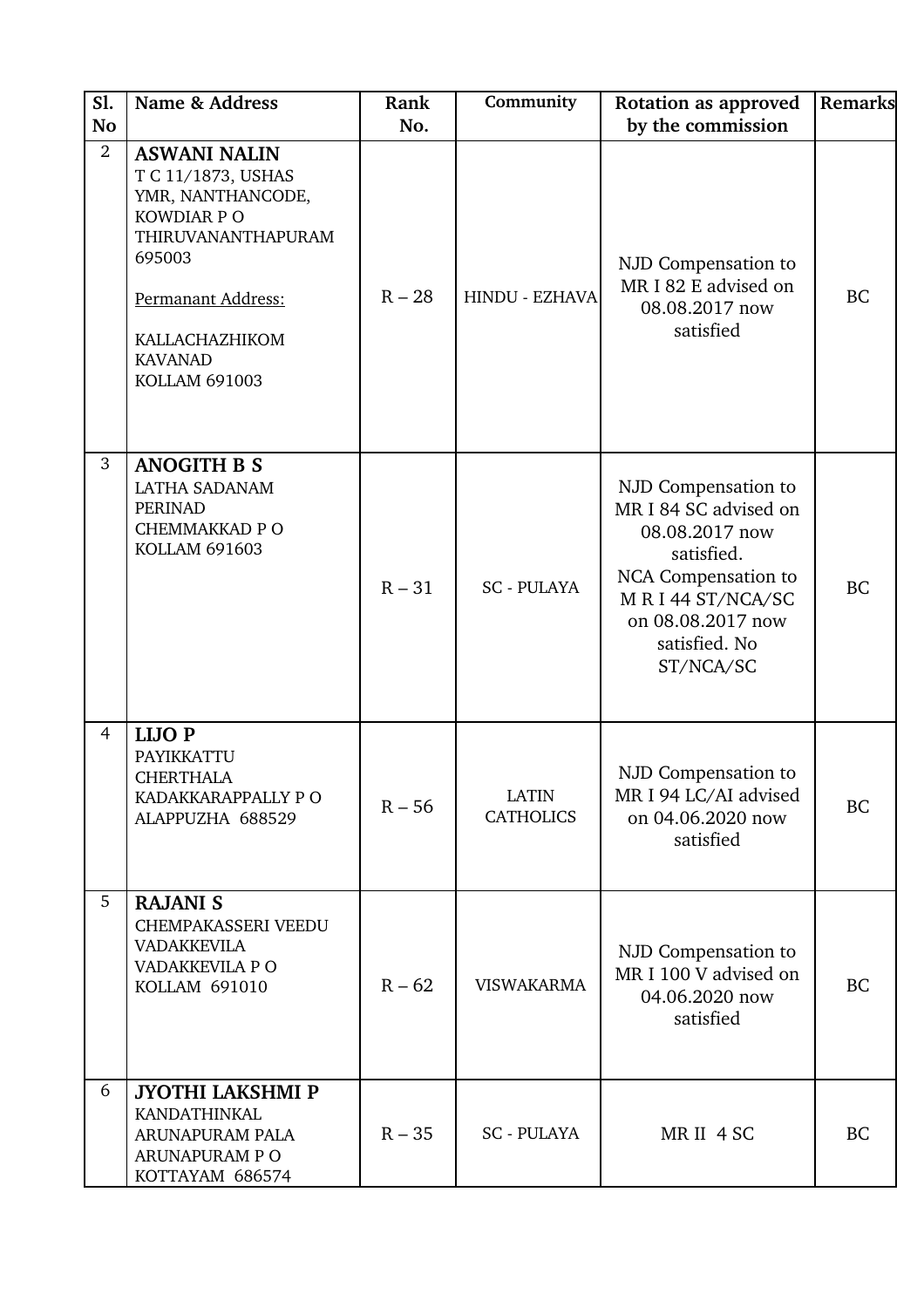| S1.<br><b>No</b> | Name & Address                                                                                                                                                                                   | Rank<br>No.      | Community                        | Rotation as approved<br>by the commission | Remarks   |
|------------------|--------------------------------------------------------------------------------------------------------------------------------------------------------------------------------------------------|------------------|----------------------------------|-------------------------------------------|-----------|
| $\overline{7}$   | <b>PRAMOD T M</b><br>THEKKEKKADU<br><b>PALLITHODE</b><br><b>THURAVOOR</b><br><b>CHERTHALA</b><br>PALLITHODE PO<br>ALAPPUZHA 688584                                                               | $R - 11$         | DHEEVARA-<br><b>ARAYAN</b>       | MR II 5 OC                                | <b>OC</b> |
| 8                | <b>VAHEEDHA T A</b><br>THACHACODE HOUSE<br><b>THACHACODE</b><br>ELAVAMPADAM PO<br>PALAKKAD 678684                                                                                                | $R - 27$         | ISLAM - MAPPILA                  | MRII 6M                                   | <b>BC</b> |
| 9                | <b>SHINTO K EAPEN</b><br>KUMBLATTUKUNNEL<br>PULIANMALA<br><b>IDUKKI 685515</b>                                                                                                                   | $R - 13$         | $(\cdot)$                        | MR II 7 OC                                | <b>OC</b> |
| 10               | <b>SEBASTINE V A</b><br><b>VEVUKATTU HOUSE</b><br><b>ADARSHA NAGAR</b><br>SEZ PO<br>ERNAKULAM 682037                                                                                             | $R - 1$<br>(S/L) | <b>LATIN</b><br><b>CATHOLICS</b> | MR II 8 LC/AI                             | <b>BC</b> |
| 11               | <b>JUNEY ROSE</b><br>PUTHUR KAITHAKODAN<br>KADANGODE<br><b>THRISSUR 680584</b>                                                                                                                   | $R - 15$         | $(\cdot)$                        | MRII 9 OC                                 | OC        |
| 12               | <b>HARI KISHAN P R</b><br>TMC-46-620<br><b>CHETTUPUZHA</b><br><b>THRISSUR 680012</b><br>Permanant Address:<br>PADINJARETHALAKKAL<br><b>HOUSE</b><br><b>CHETTUPUZHA</b><br><b>THRISSUR 680012</b> | $R - 41$         | OBC -<br><b>EZHUTHACHAN</b>      | MR II 10 OBC                              | <b>BC</b> |